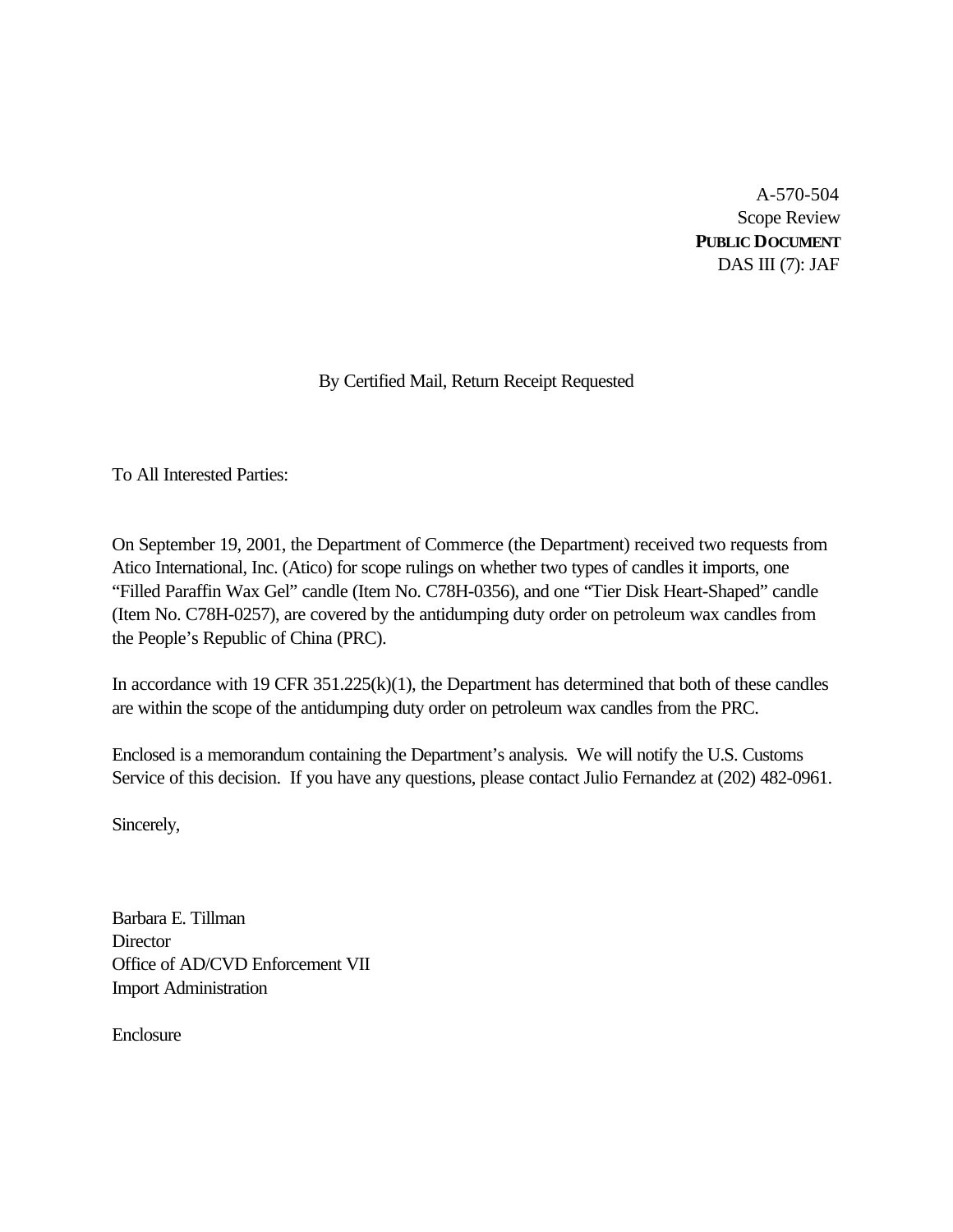A-570-504 Scope Review **PUBLIC DOCUMENT** DAS III (7): JAF

| <b>MEMORANDUM FOR:</b> | Joseph A. Spetrini<br><b>Deputy Assistant Secretary</b><br>for Import Administration, Group III                                                      |
|------------------------|------------------------------------------------------------------------------------------------------------------------------------------------------|
| FROM:                  | Barbara E. Tillman<br>Director<br>Office of AD/CVD Enforcement VII                                                                                   |
| <b>SUBJECT:</b>        | Final Scope Ruling; Antidumping Duty Order on Petroleum Wax<br>Candles From the People's Republic of China (A-570-504); Atico<br>International, Inc. |

### **Summary**

On September 19, 2001, the Department of Commerce (the Department) received two requests from Atico International, Inc. (Atico) for a scope ruling on two types of candles, one "Filled Paraffin Wax Gel" candle (Item No. C78H-0356), and one "Tier Disk Heart-Shaped" candle (Item No. C78H-0257) to determine if they are within the scope of the antidumping duty order on petroleum wax candles from the People's Republic of China (PRC) (Petroleum Wax Candles from the PRC: Final Determination of Sales at Less Than Fair Value, 51 FR 25085 (July 10, 1986) (Final Determination); Antidumping Duty Order: Petroleum Wax Candles from the People's Republic of China, 51 FR 30686 (August 28, 1986) (Order)). In accordance with 19 CFR  $351.225(k)(1)$ , we recommend that the Department determine that both of these candles are within the scope of the antidumping duty order on petroleum wax candles from the PRC.<sup>1</sup>

<sup>&</sup>lt;sup>1</sup> The Department has developed an internet website that allows interested parties to access prior scope determinations regarding the antidumping duty Order on Petroleum Wax Candles from the People's Republic of China. This website lists all scope determinations from 1991 to the present. It can be accessed at http://ia.ita.doc.gov/download/candles-prc-scope/, and will be updated periodically, to include newly-issued scope determinations.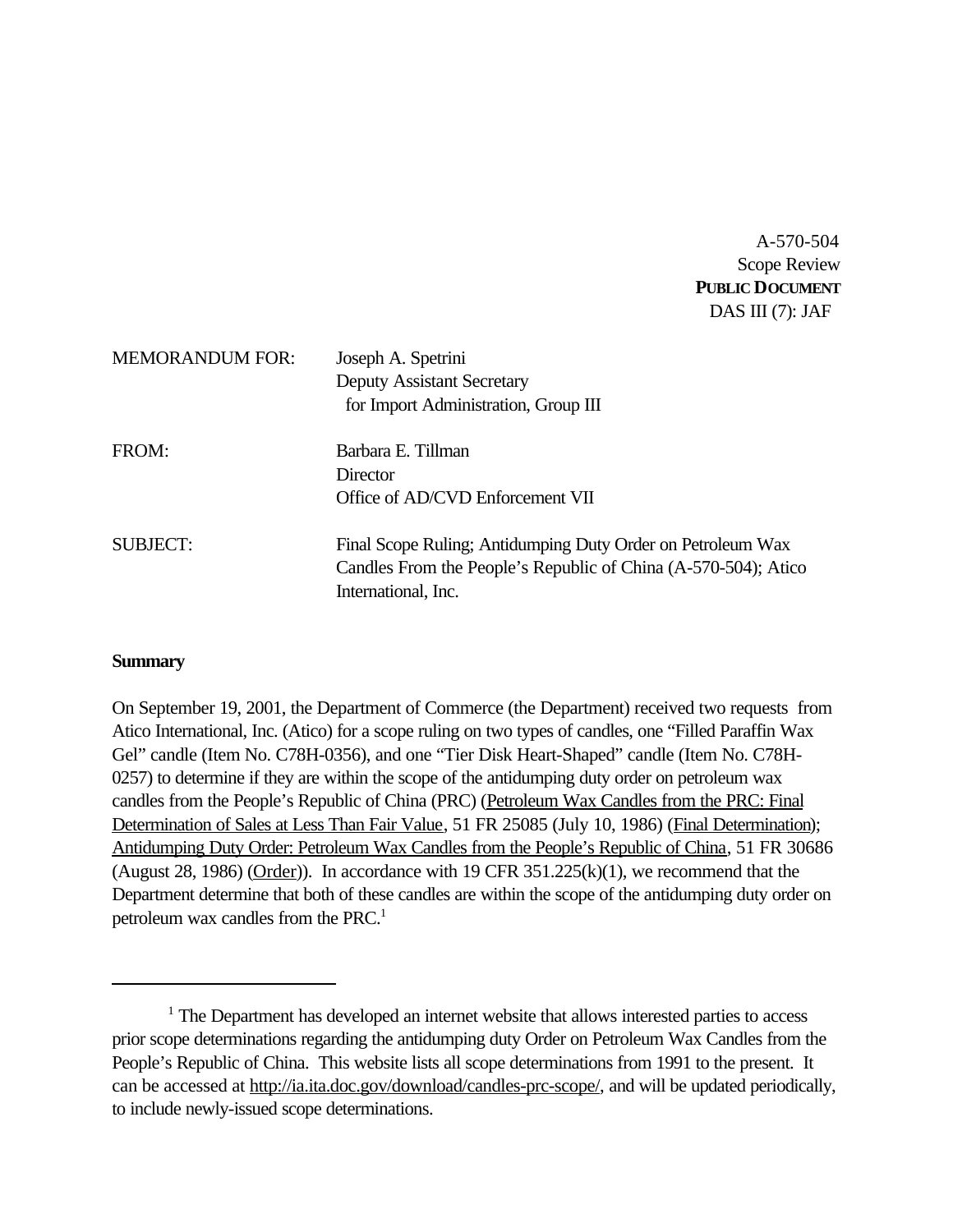### **Background**

Atico filed its requests for scope rulings in proper form on September 19, 2001. The National Candle Association (NCA), an interested party in this proceeding, filed comments on Atico's requests on November 16, 2001, November 28, 2001, and February 4, 2002.

On February 15, 2002, the Department contacted Atico, in writing, providing Atico an opportunity to submit rebuttal comments to the NCA's November 28, 2001 and February 4, 2002 submissions, no later than February 22, 2002. Atico did not submit rebuttal comments in response to the NCA's submissions. A memorandum regarding the Department's decision to extend the 45-day deadline for this scope inquiry has been placed on the record. See Memorandum to the File through Sally C. Gannon from Brett L. Royce, Petroleum Wax Candles from the People's Republic of China: Change in Practice Regarding Scope Reviews as a Result of the JCPenney Purchasing Corporation Ruling (Nov. 28, 2001).

In its November 16, 2001, and November 28, 2001, comments regarding Atico's candles, the NCA requested that Atico submit empirical evidence regarding the exact composition of Atico's paraffin wax gel candle. On December 28, 2001, the Department contacted Atico and requested that Atico provide test results regarding the composition of its filled paraffin wax gel candle (Item No. C78H-0356) no later than January 25, 2002. Atico submitted test results for its filled paraffin wax gel candle on January 24, 2002.

The regulations governing the Department's antidumping scope determinations are found at 19 CFR 351.225 (2001). On matters concerning the scope of an antidumping duty order, the Department first examines the descriptions of the merchandise contained in the petition, the initial investigation, and the determinations of the Secretary (including prior scope determinations) and the International Trade Commission (the Commission). This determination may take place with or without a formal inquiry. If the Department determines that these descriptions are dispositive of the matter, the Department will issue a final scope ruling as to whether or not the subject merchandise is within the order. See 19 CFR 351.225(d).

Conversely, where the descriptions of the merchandise are *not* dispositive, the Department will consider the five additional factors set forth at 19 CFR 351.225(k)(2) of the Department's regulations. These criteria are: i) the physical characteristics of the merchandise; ii) the expectations of the ultimate purchasers; iii) the ultimate use of the product; iv) the channels of trade in which the product is sold; and v) the manner in which the product is advertised and displayed. The determination as to which analytical framework is most appropriate in any given scope inquiry is made on a case-by-case basis after consideration of all evidence presented to the Department.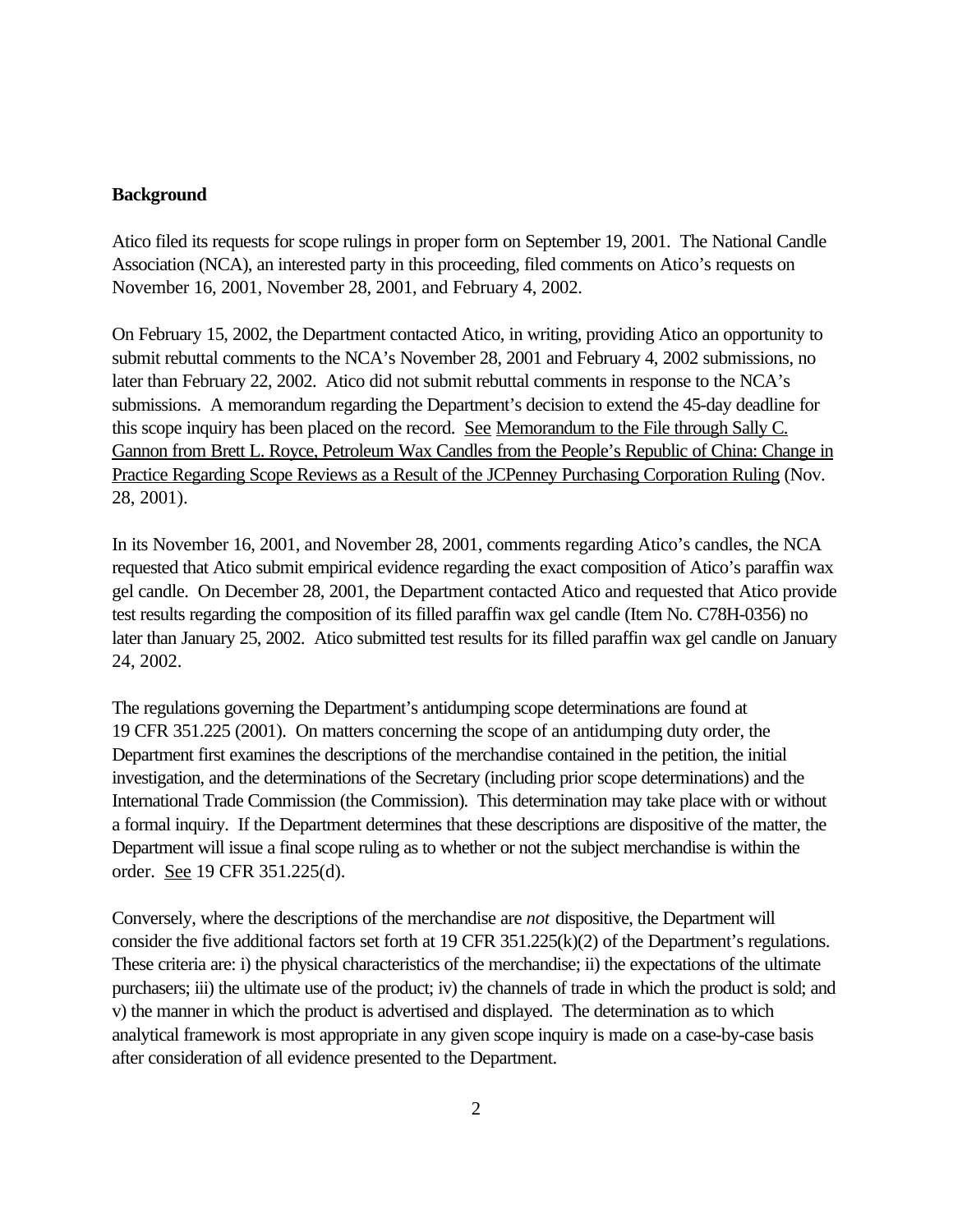In the instant case, the Department has evaluated Atico's request in accordance with 19 CFR 351.225(k)(1), and the Department finds that the descriptions of the products contained in the petition, the initial investigation, and the determinations of the Secretary (including prior scope determinations) and the Commission, are, in fact, dispositive. Therefore, the Department finds it unnecessary to consider the additional factors set forth at 19 CFR 351.225(k)(2).

Documents, and parts thereof, from the underlying investigation deemed relevant by the Department to this scope ruling were made part of the record of this determination and are referenced herein. Documents that were not presented to the Department, or placed by it on the record, do not constitute part of the administrative record for this scope determination. In its petition of September 4, 1985 the National Candle Association requested that the investigation cover:

[c]andles [which] are made from petroleum wax and contain fiber or paper-cored wicks. They are sold in the following shapes: tapers, spirals, and straight-sided dinner candles; rounds, columns, pillars; votives; and various wax-filled containers. These candles may be scented or unscented ... and are generally used by retail consumers in the home or yard for decorative or lighting purposes

(Antidumping Petition, September 4, 1985 at 7).

The Department defined the scope of the investigation in its notice of initiation. This scope language carried forward without change through the preliminary and final determinations of sales at less than fair value and the eventual antidumping duty order:

[c]ertain scented or unscented petroleum wax candles made from petroleum wax and having fiber or paper-cored wicks. They are sold in the following shapes: tapers, spirals, and straight-sided dinner candles; rounds, columns, pillars, votives; and various wax-filled containers.

See Petroleum Wax Candles from the People's Republic of China: Initiation of Antidumping Duty Investigation, 50 FR 39743 (September 30, 1985); Preliminary Determination of Sales at Less Than Fair Value, 51 FR 6016 (February 19, 1986); Final Determination; See also Order.

The Commission adopted a similar definition of the "like product" subject to its final determination, noting that the investigations did not include "birthday, birthday numeral and figurine type candles" (Determination of the Commission (Final), USITC Publication 1888, August 1986, at 4, note 5, and A-2 (Commission Determination)).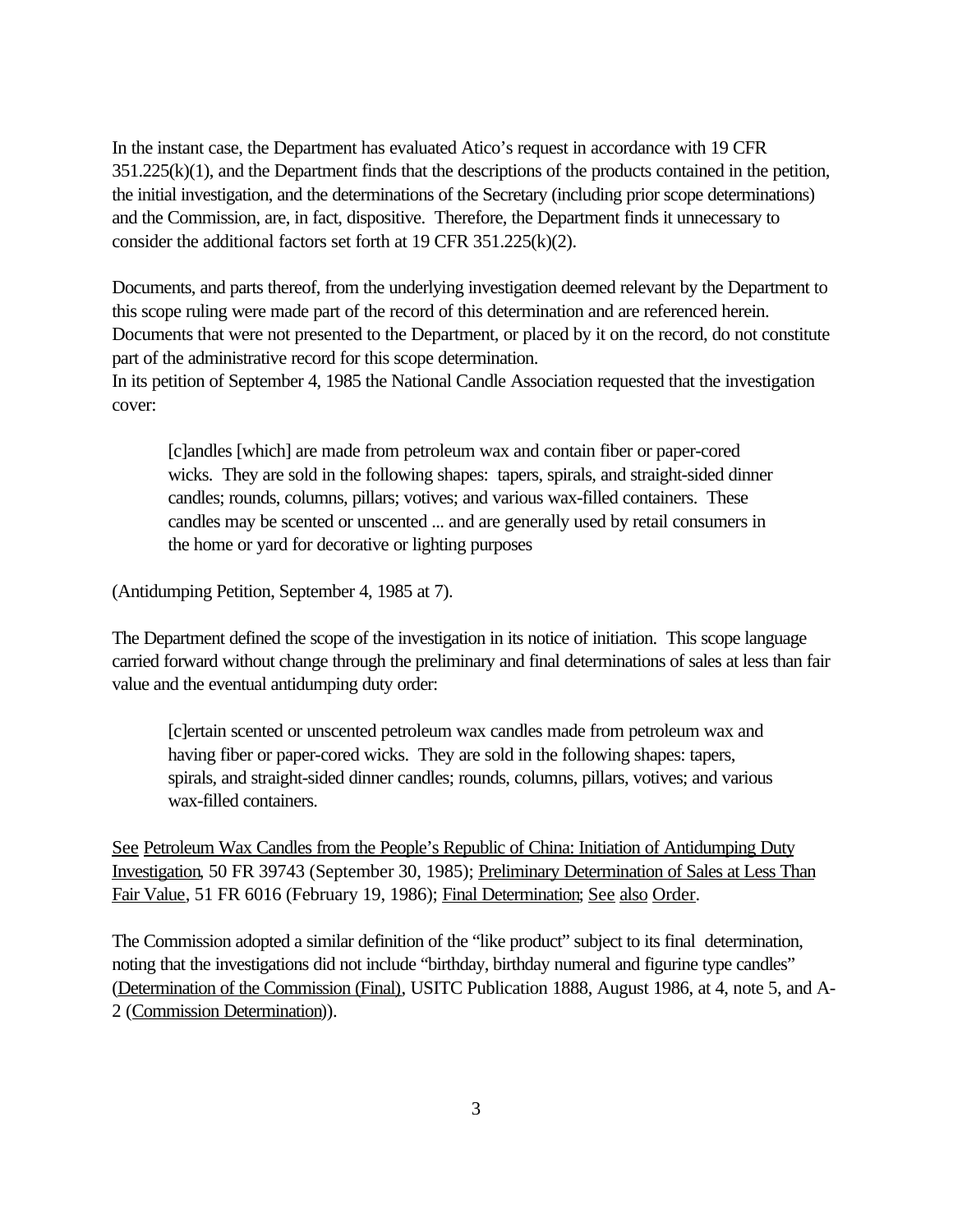Also of relevance to the present scope inquiry is a notice issued to the U.S. Customs Service in connection with a July 1987 scope determination concerning an exception from the Order for novelty candles, which states:

The Department of Commerce has determined that certain novelty candles, such as Christmas novelty candles, are not within the scope of the antidumping duty order on petroleum-wax candles from the People's Republic of China (PRC). Christmas novelty candles are candles specially designed for use only in connection with the Christmas holiday season. This use is clearly indicated by Christmas scenes and symbols depicted in the candle design. Other novelty candles not within the scope of the order include candles having scenes or symbols of other occasions (*e.g.*, religious holidays or special events) depicted in their designs, figurine candles, and candles shaped in the form of identifiable objects (*e.g.*, animals or numerals), (CIE –212/85, September 21, 1987; Letter from the Director, Office of Compliance, to Burditt, Bowles & Radzius, Ltd., July 13, 1987) (Customs Notice) (emphasis added).

Below is a description of the products for which Atico requested a scope ruling, as well as a summary of the interested party comments, and our analysis of those comments.

### **Atico's Scope Request**

Regarding its "Filled Paraffin Wax Gel" candle, Atico argues that the models subject to this inquiry are not covered by the Order's scope because their majority component is not petroleum wax, but instead is paraffin wax gel. Atico argues that its "Filled Paraffin Wax Gel" candle (Item No. C78H-0356) is not within the Order's scope because it is "made of 100% Paraffin Wax Gel, not in Petroleum Wax." With respect to its "Tier Disk Heart-Shaped" candle (Item No. C78H-0257), Atico argues this candle is not within the scope of the Order because it is "a tier disk heart shape, not in a column shape."<sup>2</sup> Atico did not include a sample of each candle with its request. However, the Department obtained, via e-mail, color photographs of each candle in lieu of actual samples.<sup>3</sup>

### **The National Candle Association's Comments**

<sup>2</sup> See Atico's September 19, 2001 submissions, at 1.

<sup>&</sup>lt;sup>3</sup> See Memorandum to the File through Sally C. Gannon from Matthew Renkey, Petroleum Wax Candles from the People's Republic of China: Scope Inquiry from Atico International USA, Inc., (October 23, 2001).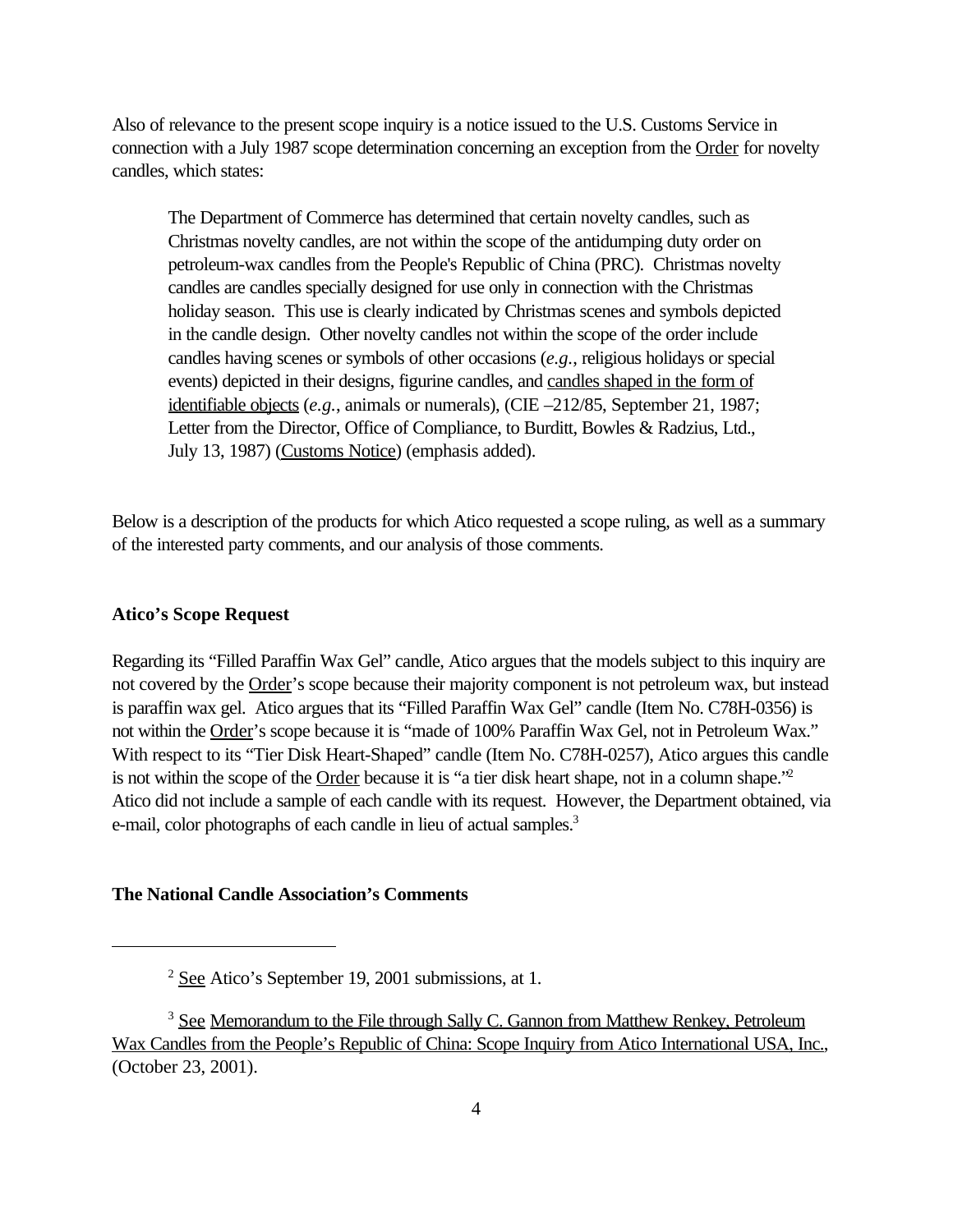In its November 28, 2001 comments, the NCA retraces the history of this antidumping duty order, including the import surges and resultant injury suffered by domestic manufacturers which prompted the original September 1985 antidumping petition. Turning specifically to Atico's request, the NCA asserts that, with respect to the novelty exception, "the Department narrowly limited the novelty candle exception to figurine candles, candles shaped in the form of identifiable objects, and candles specifically designed for use only in connection with the holiday season" (NCA's November 28, 2001 comments at 4). The NCA further argues that nothing inherent in the design of Atico's subject candles limits their use to the Christmas holiday season, adding that "[s]cenes or symbols of the winter season alone are not included in the holiday exception" (NCA's November 28, 2001 comments at 6).

With respect to Atico's "Tier Disk Heart-Shaped" candle, the NCA asserts that this candle is made from petroleum wax, contains a wick in the candle's center, and is in the shape of a pillar (NCA's November 28, 2001 comments at 4). The NCA further asserts that this candle, when viewed from the side, cannot be recognized as a heart, but rather, appears to be a pillar, a shape specifically covered by the Order. Additionally, the NCA citing to Final Scope Ruling - Antidumping Duty Order on Petroleum Wax Candles From the People's Republic of China (A-570-504); Meijer, Inc. (September 30, 1999) argues that the Department has previously held "that the novelty design or shape of a candle must be capable of being seen from multiple angles.<sup>14</sup> The NCA further asserts that "[h]eart designs do not contain scenes or symbols specifically related to any holiday, nor are their uses attributed solely to any holiday." See Russ Berrie & Co. v. United States, 57 F. Supp. 2d 1184 (CIT July 1999); see also Final Scope Ruling - Antidumping Duty Order on Petroleum Wax Candles From the People's Republic of China (A-570-504); Russ Berrie & Company, Inc. (Russ Berrie & Co.) (September 25, 1997).

Turning to Atico's "Filled Paraffin Wax Gel" candle, the NCA argues that this candle is a wax-filled container, a shape that is clearly identified in the scope of the Order. It also asserts the NCA's position that ". . . gel wax and paraffin wax are the same or similar to petroleum wax," incorporating by reference all of its submissions in the pending scope inquiry requested by Burlington Toiletries, Ltd., on its "gel" candle model 70184 (received by the Department on August 8, 2000) (NCA's November 28, 2001 comments at 6).

The NCA argues that Atico's candles compete in the same channels of trade as the candles subject to the Order, and that their sale in the absence of the antidumping duty will severely injure the U.S. candle producers. The NCA notes what it characterizes as the long-standing efforts of candle importers to "expand the 'novelty candle' loophole in the Order through a continuing stream of scope requests, causing the Order on PRC candles to be subjected to over seventy Final Scope Rulings and many more requests." The NCA maintains that the success of the scope requests in eroding the Order has resulted in large increases in the volume of PRC candles coming into the United States. The NCA

<sup>4</sup> See the NCA's November 28, 2001 comments at 5.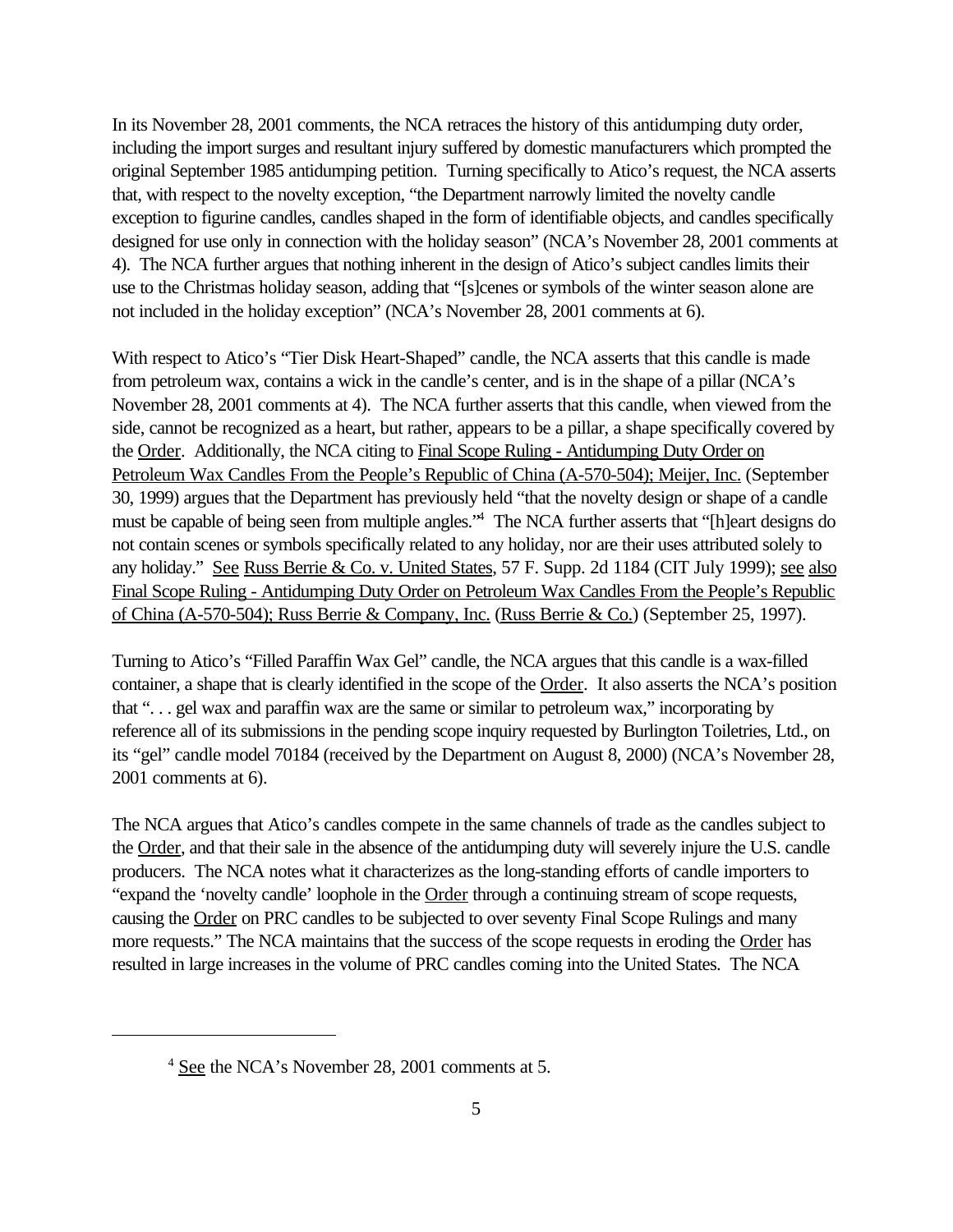further notes that "[i]f the Department grants Atico's requests, it will severely damage the efficacy of the Order" (NCA's November 28, 2001 comments at 7).

In its February 4, 2002 supplemental comments, the NCA asserts that the empirical information submitted by Atico regarding this candle indicates that Atico's "filled paraffin wax gel" candle is made entirely from paraffin wax, i.e., petroleum wax. In support of its argument that paraffin wax is equivalent to petroleum wax, the NCA includes excerpts from Candle Crafting From an Art to a Science,<sup>5</sup> in which the author states that "[p]etroleum wax is a mixture of hydrocarbons, known as paraffins," and from *Industrial Waxes*,<sup>6</sup> in which the author states that "[t]he United States Pharmacopeia defines paraffin wax as a purified mixture of solid hydrocarbons obtained from petroleum. . ." (NCA's February 4, 2002 comments at 1). The NCA further argues that the heart-shaped decoration at the top of the candle does not qualify this candle for a novelty candle exception, adding that the "... Department has consistently held that heart symbols or designs are not holiday designs" (Id. at 2).

#### **Analysis**

When determining whether or not a particular product claimed as a novelty candle is within the scope of the antidumping duty order, the Department's first line of inquiry is whether the shape of the candle falls within those shapes listed by the inclusive language of the Order's scope, i.e., "tapers, spirals, and straight-sided dinner candles; rounds, columns, pillars, votives; and various wax-filled containers." If a candle falls within one of the above delineated shapes, it will be determined to be within the Order's scope. Candles of a shape not listed by the inclusive language of the Order's scope will then be evaluated to determine whether they are "scented or unscented petroleum wax candles made from petroleum wax and having fiber or paper-cored wicks."

If the Department determines that the candle is made from petroleum wax and has a fiber or papercored wick, but the candle possesses characteristics set out in the July 1987 novelty candle exception (Customs Notice), it will fall outside the scope of the Order. In order for a candle to qualify for this exception, the characteristic which is claimed to render it a novelty candle (i.e., the shape of an identifiable object or a holiday-specific design) should be easily recognizable in order for the candle to merit exclusion from the Order. Specifically, among other determining factors, the Department will examine whether the characteristic is identifiable from most angles and whether or not it is minimally decorative, e.g., small and/or singularly placed on the candle. If the identifiable object or holiday-

<sup>5</sup> Nussle, William, *Candle Crafting From an Art to a Science*, New York: A.S. Barnes and Company, 1971.

<sup>6</sup> Bennett, H., *Industrial Waxes (Volume 1)*, New York: Chemical Publishing Company, Inc., 1975.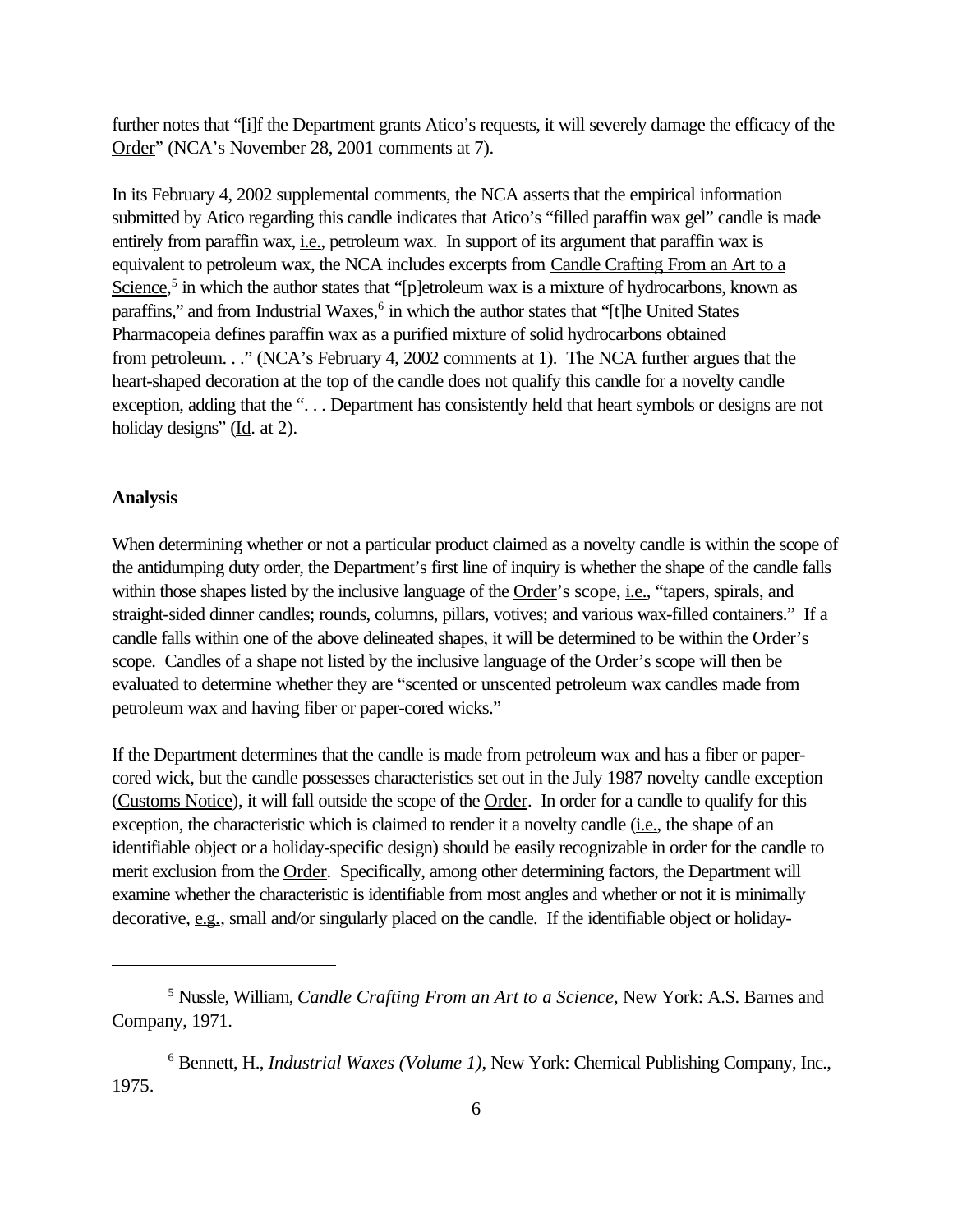specific design is not identifiable from most angles, or if the design or characteristic is minimally decorative, the Department may determine that the candle does not qualify for exclusion from the Order under the novelty candle exception. See Final Scope Ruling – Antidumping Duty Order on Petroleum Wax Candles From the People's Republic of China (A-570-504); JCPenney Purchasing Corp. (May 21, 2001) (JCPenney Corp); San Francisco Candle Co. (Feb. 12, 2001) (SFCC); Endar Corp. If a candle does not possess characteristics set out in the July 1987 novelty candle exception, and it is a scented or unscented petroleum wax candle made from petroleum wax and having fiber or paper-cored wick, the Department will determine that the candle is within the scope of the Order.

With respect to the instant request by Atico, we find that, for the reasons outlined below, both of Atico's candles are within the scope of the Order.

#### **1. Filled Paraffin Wax Gel Candle (Item No. C78H-0356)**

This item is approximately 2 inches in diameter and 3 inches in height, and is a wax-filled glass container with a lid. The top of the candle's lid contains a heart-shaped decoration. As outlined in the "Background" section above, the Department requested that Atico submit empirical evidence regarding the composition of this candle. Atico submitted test results for this candle, obtained from an independent testing facility, on January 24, 2002. The results illustrate that the "[u]pper gel type layer of the candle was identified as mainly paraffin wax with a small amount of unidentified components. The lower layer in the glass candle holder was identified as a paraffin wax." See test results submitted by Atico on January 24, 2002.

We agree with the NCA that the heart decoration on the top of Atico's candle does not qualify this candle for the novelty exclusion. Based on the information on the record, we conclude that Atico's Filled Paraffin Wax Gel candle does not contain scenes or symbols specifically related to a holiday or other special event and that its use is not attributed solely to the Valentine's Day season. See Russ Berrie  $& Co.$  We agree with the NCA that the testing documentation provided by Atico with respect to this candle illustrates the candle is made almost entirely from paraffin wax. In its request, Atico did not provide support that this candle is not within the scope of the Order because it is made of 100 percent paraffin wax gel, not of petroleum wax (Atico's September 11, 2001 comments at 1). Therefore, nothing on the record of this scope inquiry disputes the NCA's assertion that paraffin wax is equivalent to petroleum wax. Given the evidence presented on the record of this scope ruling, we find the paraffin wax contained in Atico's candle to be petroleum-derived. Furthermore, this candle is clearly composed of a glass container containing paraffin wax. Since the scope of the Order includes ". . . various wax-filled containers," we find that this candle falls within the scope of the Order. We find that this item should be included within the scope of the Order nothwithstanding the July 1987 novelty candle exception, because only the top of the candle's lid contains a heart-shaped decoration, and as such the decoration is only minimally decorative since it is small in comparison to the majority of the candle and is singularly placed in the center of the lid. The majority of the candle is comprised of a wax-filled container, and therefore should be included within the scope of the Order.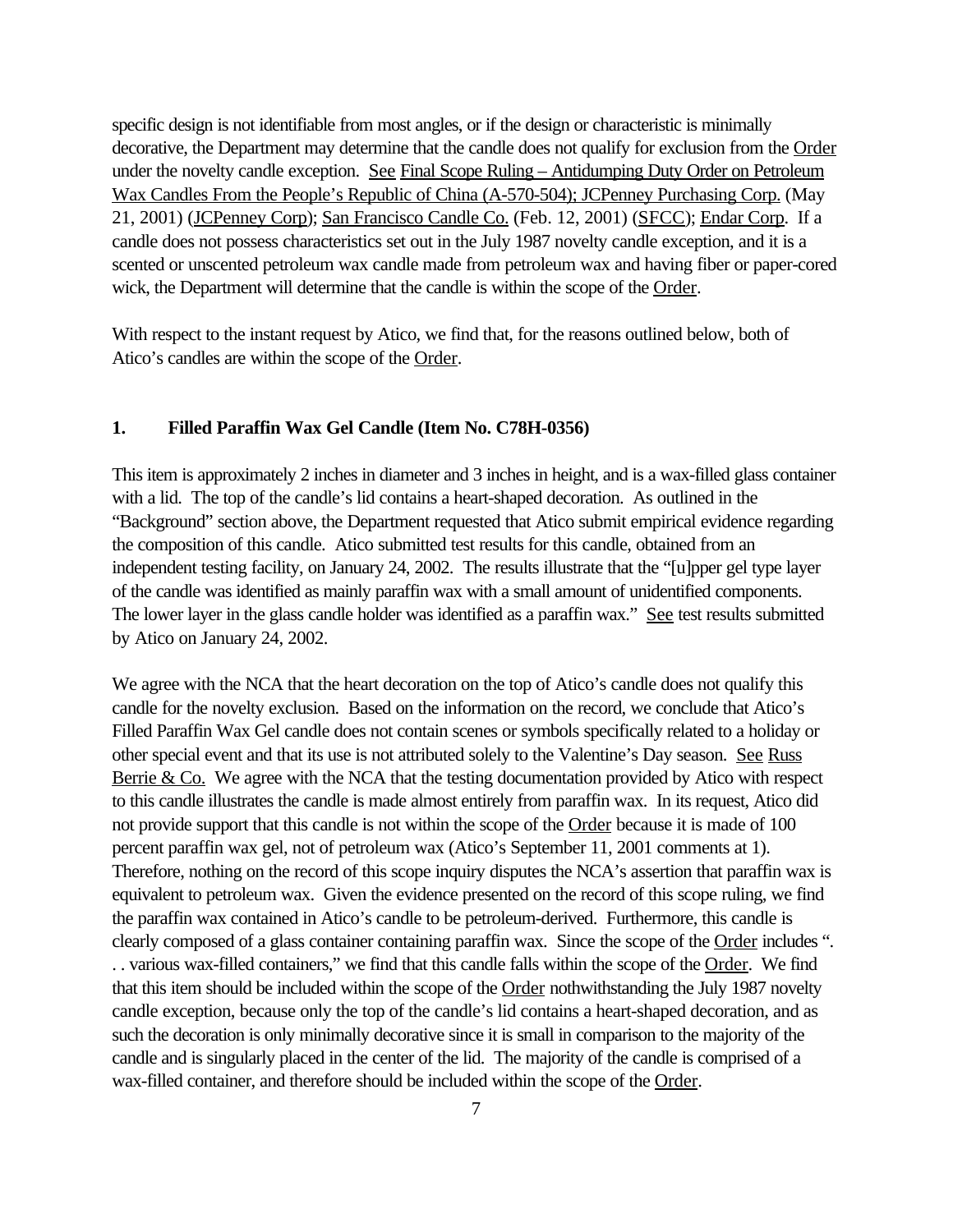# **2. Tier Disk Heart-Shaped Candle (Item No. H74Q-8470)**

This candle is approximately 3 inches in height and length, contains a wick in the top of the candle's center, and is made from petroleum wax. We disagree with Atico that this candle's shape, when viewed from most angles, can be clearly identified as a heart. Only when viewed from the top is the heart-shape apparent; when viewed from multiple side angles, this candle's shape appears to be that of a pillar. See Final Scope Ruling - Antidumping Duty Order on Petroleum Wax Candles From the People's Republic of China (A-570-504); Endar Corp.

(April 7, 1999). By the language of the Order, a "pillar' is specifically included within the scope. In addition, the Department has ruled in the past that heart-shaped candles not containing "scenes or symbols specifically related to a holiday or other special event" are within the scope of the Order, because their use is not attributed solely to the Valentine's Day season.<sup>7</sup> Because the Department has previously ruled that heart-shaped candles that do not contain scenes or symbols which are specifically related to a holiday or other special event are within the scope, and because the "heart" shape of Atico's candle is only apparent when viewed from the top, this candle should be included within the scope of the Order.

# **Summary**

Atico's "Filled Paraffin Gel Wax" candle, measuring approximately 3 inches in height, is made entirely from paraffin wax, which the record indicates is equivalent to petroleum wax. Atico's "Tier Disk Heart-Shaped" candle, which measures approximately 3 inches in height and length, resembles a pillar, which is one of the delineated shapes outlined in the Order. Therefore, these products should be determined to be within the scope of the Order. This conclusion is consistent with the scope of the petition, the initial investigation, the determinations of the Secretary (including prior scope determinations), the Commission, and the Order.

# **Recommendation**

Based on the preceding analysis, we recommend the Department find that both of Atico's candles, as described above, are within the scope of the antidumping duty order on petroleum wax candles from the PRC.

<sup>7</sup> See Russ Berrie & Co.